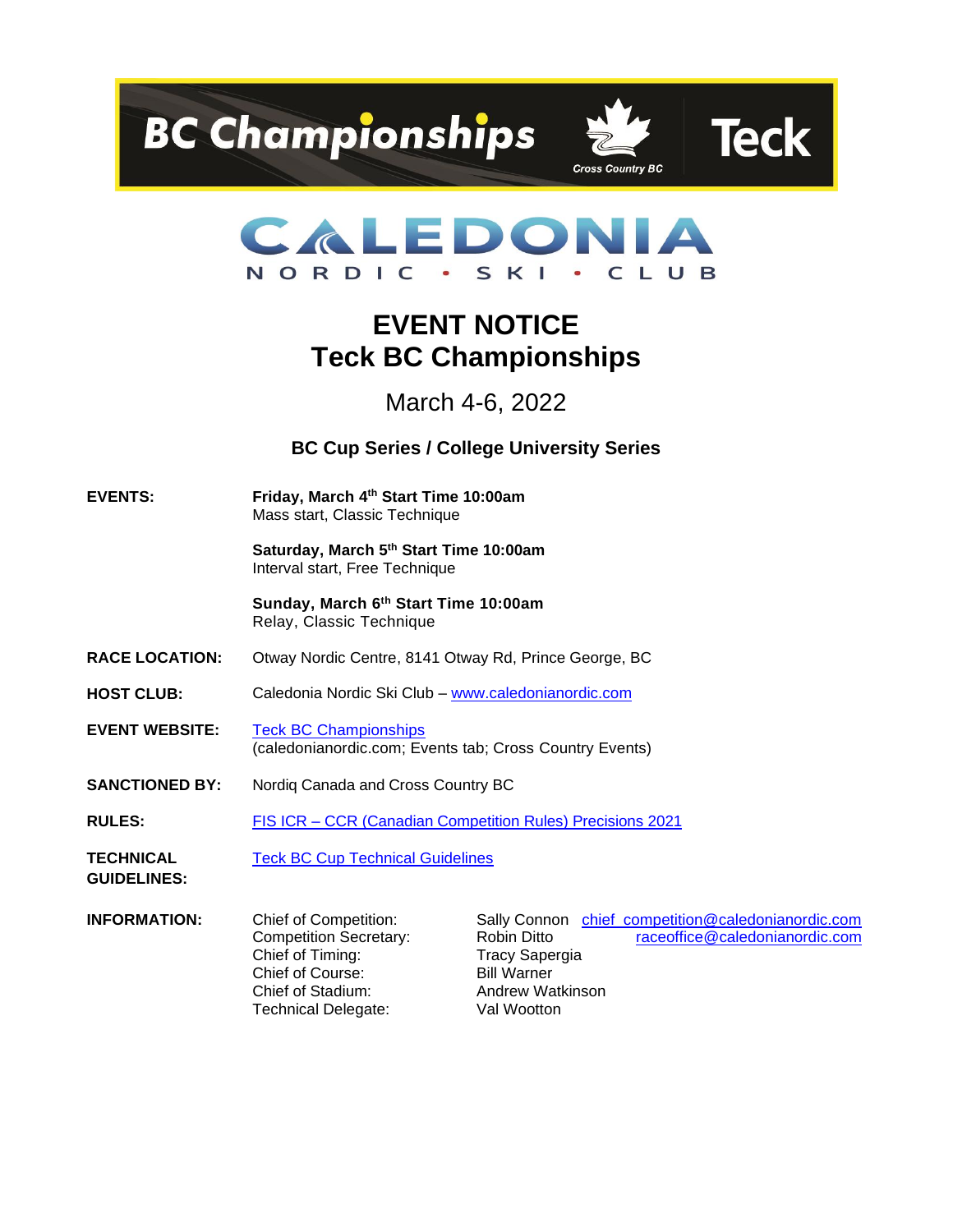**REGISTRATION:** Registration is online only via [Zone4.](https://zone4.ca/reg.asp?id=28256) Fees payable by credit card only. GST will be added at checkout.

#### **\*\*\*Coaches and Managers should register (no fee) to receive notices.\*\*\***

Registrants are responsible to verify the accuracy of their entries. Any corrections should be reported to the Competition Secretary.

#### **RACE ENTRY: Deadline for registration is 11:59pm on Tuesday, March 1st . Late entries will not be accepted.**

Relay Team registration deadline is Noon on Saturday, March 5<sup>th</sup>.

Contact the Race Secretary with issues regarding registration or to report any corrections that need to be made.

**COVID POLICY:** Proof of Vaccination for all participants, including coaches and support teams, is required at registration.

> The full covid policy is posted on the event [web page.](https://www.caledonianordic.com/events/cross-country-events/teck-bc-championships) It is essential that all participants (racers, coaches, officials, support staff, wax techs, parents, drivers, etc.) read the plan and understand it.

### **Please be aware that Public Health Orders may change, and participant requirements may be altered. Please consult the event website regularly for updates.**

**A Covid update will be provided at the Team Captains Meeting.**

**REFUND POLICY:** Competitors who withdraw for medical reasons will be refunded, less administrative fees, provided notice and medical documentation are submitted to the Competition Secretary before the entry deadline. After entry deadline, no refunds will be given unless the event is cancelled and then, refunds will be provided to all competitors less administrative fees and incurred event expenses. There are no refunds for day of race cancellations due to weather.

> The event will be held in accordance with the Public Health Orders of the Province of BC and Northern Health in force at the time of the event. These orders may include the requirement to produce proof of vaccination. Failing to meet the requirements of Health Orders will not be grounds for a refund of fees.

**LICENCES:** In all races except the relays, participants registered in the **U14 through to the Masters** categories are required to hold a current FIS Licence, Nordiq Canada Licence, a National Ski Licence from another nation or a Nordiq Canada Supporting Member Day Licence (SMDL).

> U12 and younger categories do not require a licence to compete but must be members in good standing of a Nordiq Canada affiliated club.

Nordiq Canada Race Licences must be ordered in advance from Nordiq Canada at: [https://nordiqcanada.ca/races/racing-license/.](https://nordiqcanada.ca/races/racing-license/)

\*\*\*Competitors in the **U14 through Masters categories** who do not hold a valid license must purchase a Nordiq Canada Day Licence. The day licence can be purchased during on-line registration for \$5 per day of racing and is automatically calculated at checkout.

A race licence is NOT required to participate in the relay.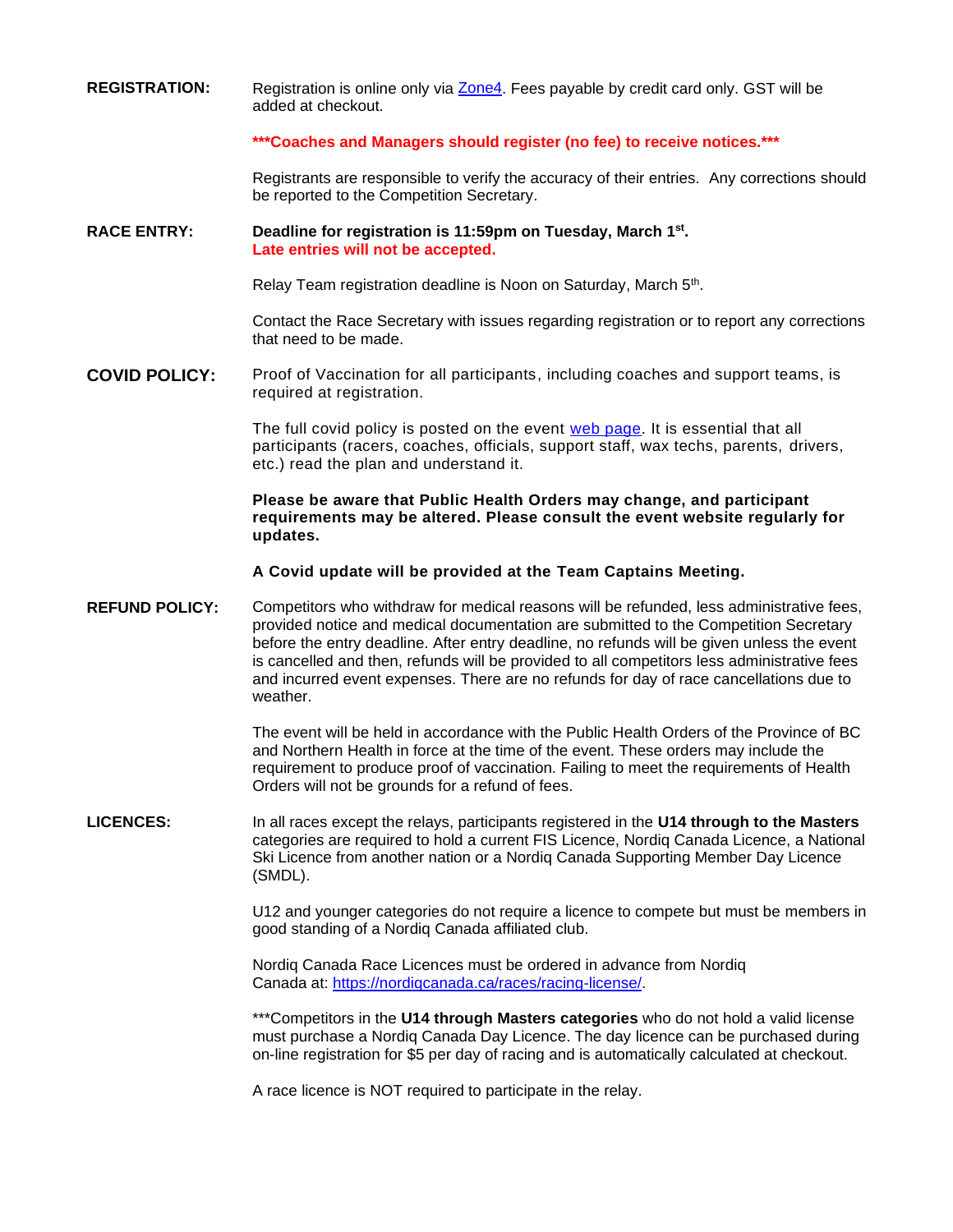**SEEDING:** If two or more age categories of the same gender are skiing a common distance (with the exception of the Masters categories) they will be seeded together for CPL point calculation purposes. These categories will be combined in the start list but separated in the results.

> Categories that do not require a race licence will not be seeded, start order will be by random draw.

- **START LISTS:** Start lists for the Friday's race will be posted on Zone4 and on site by noon on Thursday, March 3<sup>rd</sup>. Start lists for Saturday's race will be posted on Zone4 and on site as soon as possible after Friday's results are posted. Start lists for Sunday's relay will be posted as soon as possible after relay registration closes.
- **START AREA:** Athletes are requested to bring their own reusable bags for clothing/gear storage at the start area. Drawstring athletic bags are a good choice. Don't forget to indicate your name and club!

|                |                     | Friday, March 4                        |                                        | Saturday, March 5                      |                | Sunday, March 6     |           |  |
|----------------|---------------------|----------------------------------------|----------------------------------------|----------------------------------------|----------------|---------------------|-----------|--|
|                | Mass Start, Classic |                                        | Interval Start, Free                   |                                        | Relay, Classic |                     |           |  |
|                |                     | 10 am start                            |                                        | 10 am start                            |                | 10 am start         |           |  |
| Category       | <b>YOB</b>          | Boys                                   | Girls                                  | Boys                                   | Girls          | Boys                | Girls     |  |
| U8             | 2016-2014           | 1.0 km                                 |                                        | $1.0 \mathrm{km}$                      |                | U10 Relay<br>1.0 km |           |  |
| U10            | 2013/12             | 2.0 km                                 |                                        | 2.0 km<br>$(2 \times 1.0 \text{ km})$  |                |                     |           |  |
| U12            | 2011/10             | 2.4 km (2 x 1.2 km)                    |                                        | 2.4 km<br>$(2 \times 1.2 \text{ km})$  |                | U14 Relay<br>2.0 km |           |  |
| U14            | 2009/08             | 3.3 km                                 |                                        | 4.6 km<br>$(2 \times 2.3 \text{ km})$  |                |                     |           |  |
| U16            | 2007/06             | 10.0 km<br>$(2 \times 5.0 \text{ km})$ | 7.5 km<br>$(2 \times 3.75 \text{ km})$ | 7.5 km                                 |                |                     | U20 Relay |  |
| U18            | 2005/04             |                                        |                                        | $(2 \times 3.75 \text{ km})$           |                | 3.0 km              |           |  |
| U20            | 2003/02             |                                        |                                        |                                        |                |                     |           |  |
| U23            | 2001-1999           | 10.0 km<br>$(2 \times 5.0 \text{ km})$ |                                        | 10.0 km<br>$(2 \times 5.0 \text{ km})$ | 5.0 km         |                     |           |  |
| Senior         | 1998-1992           |                                        |                                        |                                        |                | Open Relay          |           |  |
| <b>Masters</b> | 1991 and<br>older   |                                        |                                        |                                        |                | 3.0 km              |           |  |
| Para<br>Nordic | Open                | <b>TBD</b>                             |                                        | <b>TBD</b>                             | <b>TBD</b>     | <b>TBD</b>          |           |  |

## **Start Time: 10:00 am each day Location: Otway Nordic Centre**

**AGE CATEGORIES:** YOB, ages, and categories can be seen at:

[https://www.crosscountrybc.ca/2021-22-teck-bc-cup-series-regional-cup-series-](https://www.crosscountrybc.ca/2021-22-teck-bc-cup-series-regional-cup-series-%E2%80%93-yob-ages-categories) [%E2%80%93-yob-ages-categories](https://www.crosscountrybc.ca/2021-22-teck-bc-cup-series-regional-cup-series-%E2%80%93-yob-ages-categories)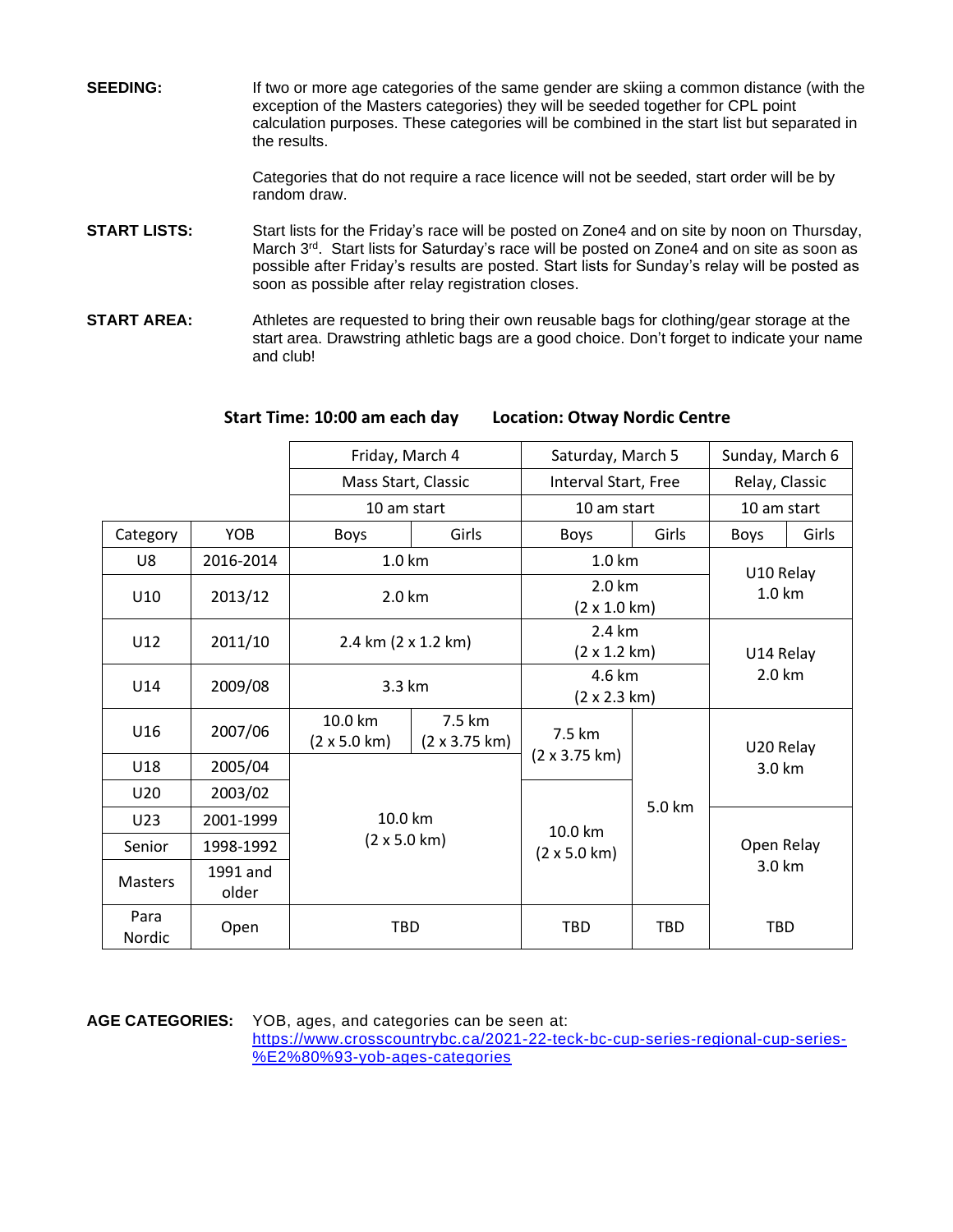**RELAY:** Each relay team is comprised of 3 skiers. There are 8 relay categories:

- U10 Boys (Age 9 & under)
- U10 Girls (Age 9 & under)
- U14 Boys (Age 10 to 13)
- U14 Girls (Age 10 to 13)
- U20 Men (Ages 14 to 19)
- U20 Women (Ages 14 to 19)
- Open Men: U23, Senior & Masters Men (Ages 20+)
- Open Women: U23, Senior & Masters Women (Ages 20+)
- Para-Nordic: Open

Relay Rules :

- Younger skiers may ski in an older age group, but not the reverse.
- An official relay team must have three (3) team members from the same club.
- Club status is determined by (a) the Nordiq Canada Licence Policy (for licenced competitors) or (b) the first club that an individual registered with in a given season (for unlicenced competitors).
- Club Championships Trophy points will not be awarded to unofficial teams.
- A maximum of one female skier may compete on either an official male relay team or an unofficial male relay team, but not the reverse.
- Medals will be awarded to all three members of each of the top three (3) finishing official teams for each relay age category.

The no-fee relay registration for pre-registered athletes will be open from Sunday, February 27<sup>th</sup> to 12 noon Saturday, March 5<sup>th</sup>, on [Zone4.](https://zone4.ca/reg.asp?id=28345)

Any changes to teams, including team names or order of skiers, must be submitted to the race office by 1:00 pm Saturday afternoon.

For March 6th relay:

• \$12/racer (\$36/team)

**RACE FEES:** For March 4th and 5th:

- U8: \$10.00
- U10/U12/U14: \$15.00
- U16/U18/20: \$20.00
- U23-Senior: \$25.00
- Masters: \$30.00
- Para-Nordic: \$25

**RACE OFFICE & BIB PICK UP:** The Race Office will be located in a hut at the southeast corner of the main parking lot, against the biathlon range wall. Bib pickup will be by Club.

|                    | Thursday           | Friday  | Saturday           | Sunday             |
|--------------------|--------------------|---------|--------------------|--------------------|
|                    | March <sub>3</sub> | March 4 | March <sub>5</sub> | Feb <sub>2</sub>   |
| Open               | Noon $-$           | 7:30am  | 7:30am             | 7:30am             |
|                    | 3:00 <sub>pm</sub> |         |                    |                    |
|                    |                    | 4:00pm  | 4:00pm             | 3:00 <sub>pm</sub> |
| <b>Bib Pick Up</b> |                    | 8:30am  | 8:30am             | 8:30am             |
|                    |                    |         |                    |                    |
|                    |                    | 9:30am  | 9:30am             | 9:30am             |

Timing chips will be picked up near the start line. Athletes should allow sufficient time prior to their start.

#### **TEAM CAPTAINS MEETING:** A Team Captains Meeting will be held on Wednesday, March 2, at 7pm, via Zoom. The link will be sent to all registered coaches and managers.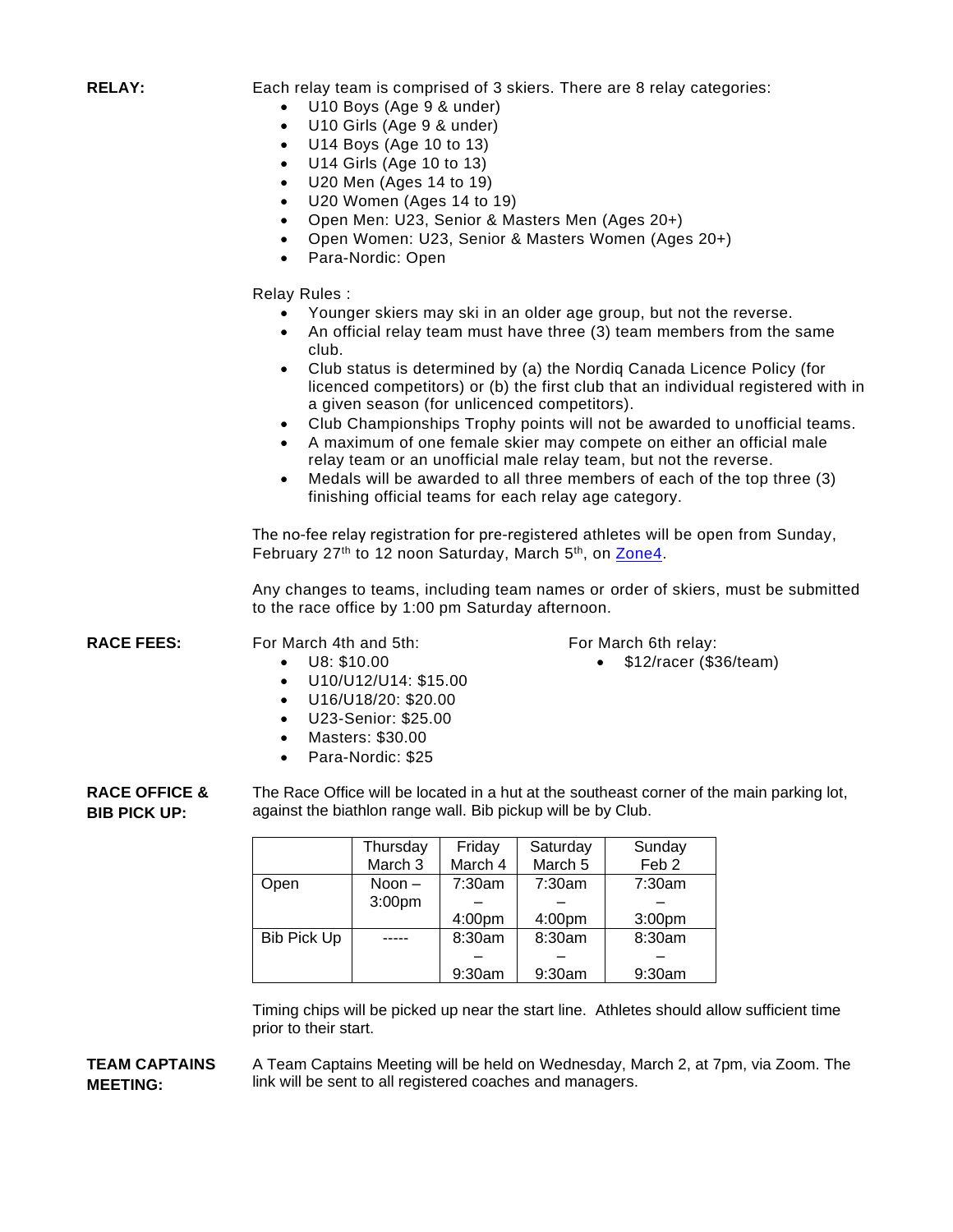| <b>COLD WEATHER</b><br><b>PROVISIONS:</b> | Races will be cancelled or postponed if temperature conditions are unsuitable at start<br>time. Notice will be posted on the event webpage.                                                                                                                                                                                                                                                                                                                   |  |  |  |  |
|-------------------------------------------|---------------------------------------------------------------------------------------------------------------------------------------------------------------------------------------------------------------------------------------------------------------------------------------------------------------------------------------------------------------------------------------------------------------------------------------------------------------|--|--|--|--|
|                                           | Per ICR/CCR Rule 315.9: For Canadian competitions: With air temperatures below<br>-20 $\degree$ C (temperature measured at the coldest point of the course and without wind<br>factor) and competition distances less than or equal to 15 km, the Jury must<br>postpone or cancel the competition. With competition distances greater than 15 km<br>and temperature less than -18°C without wind factor, the Jury must postpone or<br>cancel the competition. |  |  |  |  |
|                                           | For U12 age groups, with air temperatures below -15C (temperature measured at<br>the coldest part of the course and without a wind factor), the Jury must postpone or<br>cancel the competition.                                                                                                                                                                                                                                                              |  |  |  |  |
|                                           | With any difficult weather conditions (e.g. strong winds, high air humidity, heavy<br>snow, icy track conditions) at any air temperature, the Jury may, on consultation<br>with the Team Leaders of the participating teams and the doctor responsible for the<br>competition, postpone, cancel or shorten the competition.                                                                                                                                   |  |  |  |  |
| <b>WEATHER:</b>                           | Current on-site weather conditions and temperatures can be found on the host club<br>website. For local area conditions visit environment Canada weather page for Prince<br>George.                                                                                                                                                                                                                                                                           |  |  |  |  |
| <b>WAXING:</b>                            | Outdoor waxing outlets with enough electrical power for waxing purposes are<br>available at the race site. Waxing shelter will be available but space will be limited.<br>Watch the event page for further updates.                                                                                                                                                                                                                                           |  |  |  |  |
|                                           | <b>CCBC Protocol Regarding the Use of Fluorinated Waxes</b>                                                                                                                                                                                                                                                                                                                                                                                                   |  |  |  |  |
|                                           | Cross Country BC respectfully requests all coaches, athletes, wax technicians and<br>parents to abide by a self-governed protocol while waxing skis for identified races<br>taking place in British Columbia. This also applies to coaches, athletes, wax<br>technicians and parents traveling to British Columbia from out-of-province or out-of-<br>country.                                                                                                |  |  |  |  |
|                                           | Waxing protocol:<br>Structure tools ARE permitted.<br>Only identified non-fluoro (NF) glide waxes are permitted (refer to Appendix<br>A for the allowable wax list).<br>Fluorinated grip waxes ARE permitted.<br>$\bullet$                                                                                                                                                                                                                                    |  |  |  |  |
|                                           | At BC Cup races (including the BC Championships) the protocol applies to ALL age<br>categories.                                                                                                                                                                                                                                                                                                                                                               |  |  |  |  |
|                                           | Complete protocols:<br>https://www.crosscountrybc.ca/sites/default/files/documents/CCBC%20Fluoro%20P<br>olicy%202021%20final.pdf                                                                                                                                                                                                                                                                                                                              |  |  |  |  |
| <b>WARM UP/</b><br><b>WAX TESTING:</b>    | Warm up and wax testing areas are provided. A map showing their locations will be<br>posted to the website and at the club.                                                                                                                                                                                                                                                                                                                                   |  |  |  |  |
| <b>RACE COURSES:</b>                      | Courses will be marked and tracks set for practice by noon on Thursday, March<br>$3rd$ .                                                                                                                                                                                                                                                                                                                                                                      |  |  |  |  |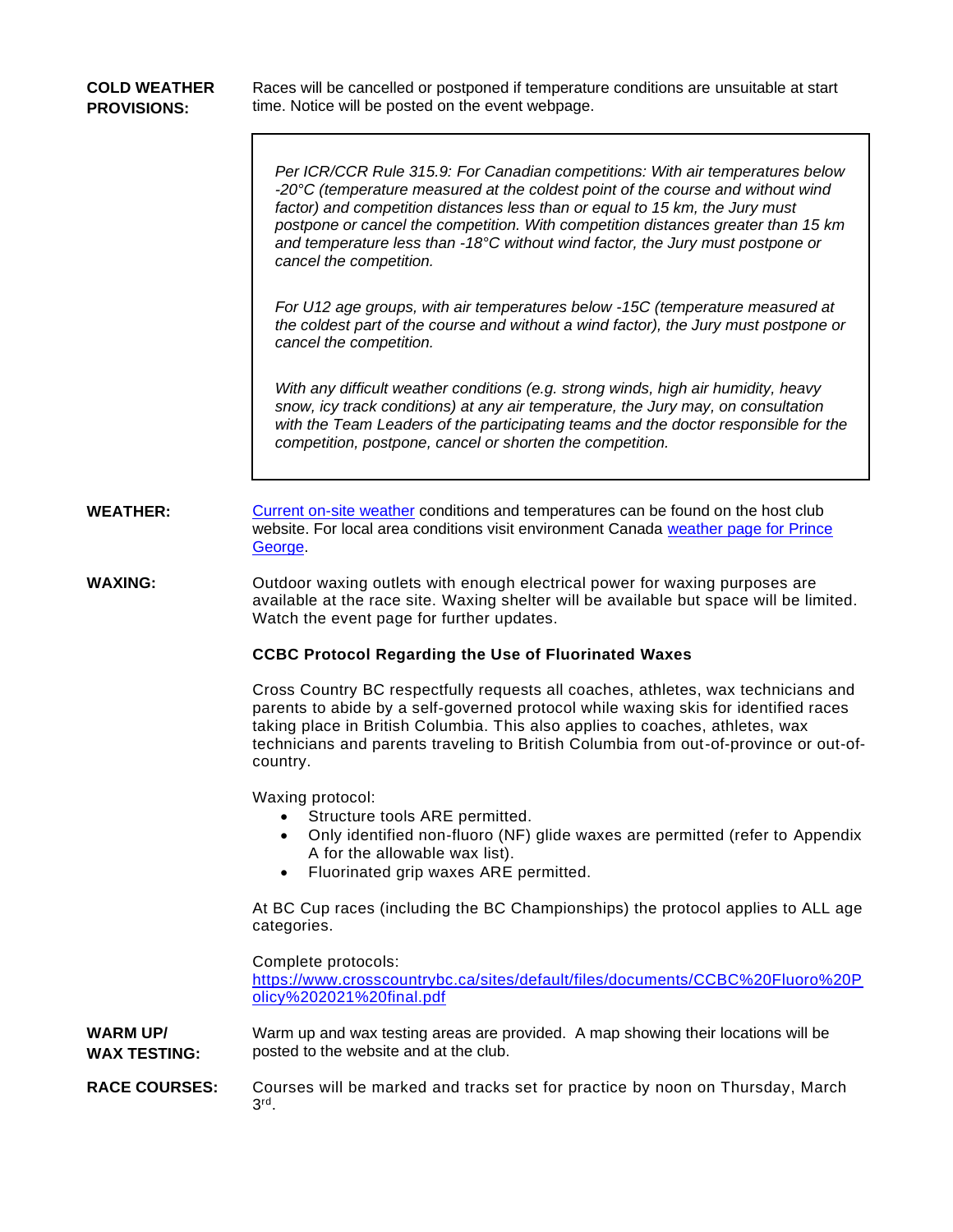- **COURSE MAPS:** Course maps will be posted at the on the event website as soon as they become available, and at the Otway Nordic Centre, by noon on Thursday, March 3rd.
- **FACILITIES:** The day lodge is not available due to Covid-19 restrictions. Porta-potties will be available on site.
- **FOOD & DRINKS:** Finish Line: Snacks and drinks will be provided.

There will be no concession on site. Please come prepared with your own snacks and lunch.

- **TRAIL FEES:** Trail fees are waived for all competitors and coaches on each race day and the official training day Thursday, March 3rd.
- **CLUB TROPHY:** The BC Championships is also an annual club competition. Each participating CCBC club accumulates points and the club with the most points is awarded the Club Championship trophy. Points are awarded to the top 5 finishers on Saturday and the top 5 official relay teams on Sunday. See Technical Package for complete details.

**AWARDS: Awards will be presented as soon as possible after posting of final results.**

|           | U8:                    | Teck participant ribbons for all                                                                                       |
|-----------|------------------------|------------------------------------------------------------------------------------------------------------------------|
|           | • U10 to U16:          | Teck medals for top 3 finishers by YOB; Teck<br>ribbons for 4 <sup>th</sup> and 5 <sup>th</sup> place finishers by YOB |
|           | $\bullet$ U18 and U20: | Club medals for top 3 finishers by YOB                                                                                 |
| $\bullet$ | U23:                   | Club medals for top 3 finishers by category                                                                            |
|           | • Seniors:             | Club medals for top 3 finishers by category                                                                            |
|           | • Masters:             | Club medals for top 3 finishers in each 10 year<br>category                                                            |

The relay awards and Club Championship Trophy will be presented immediately after Sunday's competition has been completed.

**AWARDS EVENT:** An outdoor awards event for the BC Cup Aggregate Awards and Club Championship Trophy will be held at Otway Nordic Centre, on Saturday evening, March 5<sup>th</sup>. Details will be posted on the [event website.](https://www.caledonianordic.com/events/cross-country-events/teck-bc-championships) There will be lots of room for everyone! Don't miss out!

> Tickets are \$20 each and can be purchased during race registration. Parents, friends and family members are welcome to purchase tickets. Tickets will be refunded if Covid restrictions prevent the event from taking place.

Deadline for ticket purchase is 11:59pm on Tuesday, March 1<sup>st</sup>.

Tickets will be distributed by Club at bib pickup on Saturday, March 5<sup>th</sup>.

**COLLEGE/ UNIVERSITY**  Stussi Sport is once again sponsoring the College / University Aggregate Awards Program. Almost \$1,400 in prizes are up for grabs! More information at:

<https://www.crosscountrybc.ca/college-university-aggregate-awards-program>



**AWARDS PROGRAM:**

**AIRPORT:** Prince George Airport [\(www.pgairport.ca\)](http://www.pgairport.ca/) is serviced by Air Canada, WestJet, Central Mountain Air, and Pacific Coastal Airlines.